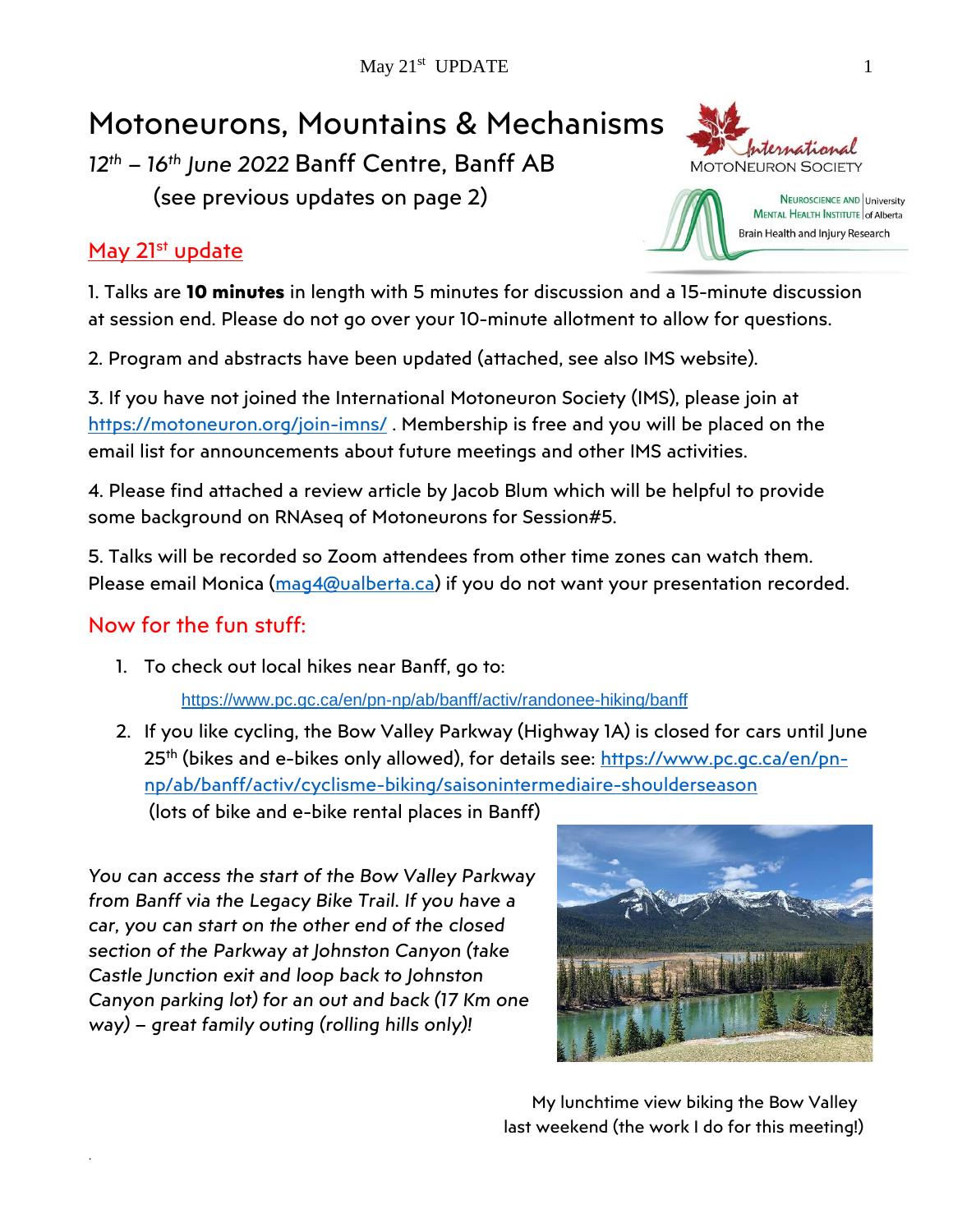#### **Previous updates:**

.

Registration for the Banff 2022 meeting is live at this link

<https://www.banffcentre.ca/conferences/international-motoneuron-society-meeting> which takes you to the Banff Centre webpage.

- After May 15, 2022 rooms secured for the conference will be released.
- Registration closes May 27, 2022.
- If you require information about shuttle service to and from the Calgary airport please visit [www.banffairporter.com.](http://www.banffairporter.com/)
- Find out the entry requirements on the [Canadian government website](https://t.e2ma.net/click/uq9x9k/afvz9i/qj52zhb) and apply early if you require a visa. Due to the pandemic, we have been advised the processing time may be longer than in pre-pandemic times. You need to download and enter your information on ArriveCan. [https://www.canada.ca/en/public](https://www.canada.ca/en/public-health/services/diseases/coronavirus-disease-covid-19/arrivecan.html)[health/services/diseases/coronavirus-disease-covid-19/arrivecan.html](https://www.canada.ca/en/public-health/services/diseases/coronavirus-disease-covid-19/arrivecan.html)
- There will be a special ALS reception hosted by Project ALS on Tuesday evening see page 7 of program for details.
- In-person posters should be no larger than 4 feet high, 6 feet wide and will be displayed for the entire meeting.
- For virtual poster presenters, we will display your abstracts at the meeting with your email contact information. In person or remote attendees can then contact you directly so that you can present your data (in whatever format you chose) one-onone. You will need to arrange your own virtual meeting.
- A special tribute to Dr. Marc Binder will occur at the Gala Supper.
- Representatives from Bioelectronica will attend for product demonstrations/info.